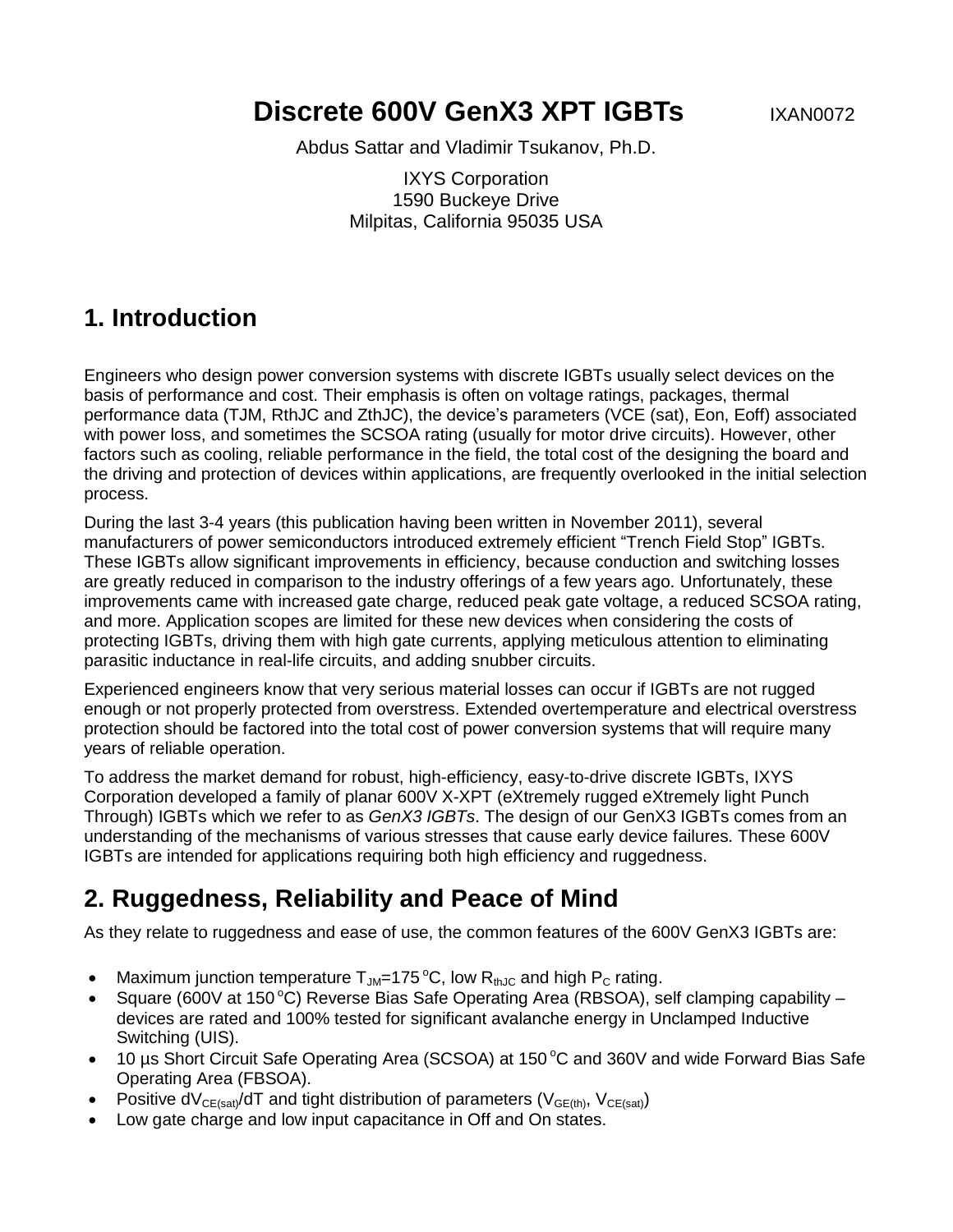Low ratio of  $C_{res}/C_{ies}$ , relatively high gate on voltage even at high temperatures and low intrinsic gate resistance.

To offer perspective on a group by group basis, let us highlight how these features boost power conversion circuit efficiency, affect the reduction of total cost, and increase the reliability of the solution when using very robust IXYS GenX3 XPT IGBTs.

- IXYS recommends designers using these IGBTs at below  $175^{\circ}$ C, which is the maximum temperature rating of the chip. If the junction temperature  $(T_{J})$  increases and sustains at the maximum temperature over a long time, the designer can expect irreversible changes in the encapsulating epoxy of the discrete packages. The significance of this  $175^{\circ}$ C temperature rating is the ability for the chip to survive short bursts of power which bring  $T_1$  close to its maximum 175<sup>o</sup>C value. This high temperature, together with the low thermal resistance ratings obtained as a result of thin chip technology, allow the chips to dissipate excessive heat into the base of the power package.
- The wide RBSOA and the self-clamping ability of these IGBTs add a high level of endurance against collector-emitter (C-E) voltage spikes that exceed the  $BV_{CFS}$  rating. This RBSOA and self-clamping ruggedness is related to the *turn-off* of the high collector current with the inductive load (i.e., the stray inductance between collector and voltage clamp) and the forward recovery of freewheeling diodes in H-bridge circuits. Viewed practically, this ruggedness allows these IGBTs to be used at higher rail voltage at a higher  $dl<sub>C</sub>/dt$ . This ruggedness translates, then, into the ability of these devices to operate at higher switching frequencies, higher collector current and higher overvoltage stress, and eliminates the need for snubber circuits to protect IGBTs from overvoltage.
- An extended SCSOA gives designers additional freedom of selection and timing of the overcurrent protection circuit due to potential short circuit events that can occur in the case of stalled motor drive rotors and/or other power converter circuits. The example circuit is shown in Figure 1 shows a load placed between the IGBT collector and the DC voltage ( $V_{CS}$ ) source. When this load is shorted,  $V_{CE}$  is connected to the IGBT collector, causing the collector current to rapidly rise.



**Figure 1. Short-Circuit IGBT Operation**

As time passes, the temperature of the device will rise due to power loss. It is therefore desirable for the IGBT to withstand high current flows under this condition while also supporting high collector voltage. The key to survivability for the IGBT in this case is to hold this high current under short-circuit conditions for a period of time that is sufficiently long to allow the control circuit to detect a fault and turn the device off. A 10 µs rating for SCSOA at 600V for GenX3 IGBTs is very conservative, because most modern overcurrent protection solutions that detect SC events turn off the IGBT within 5 µs. As a result, this 10 µs rating can allow for the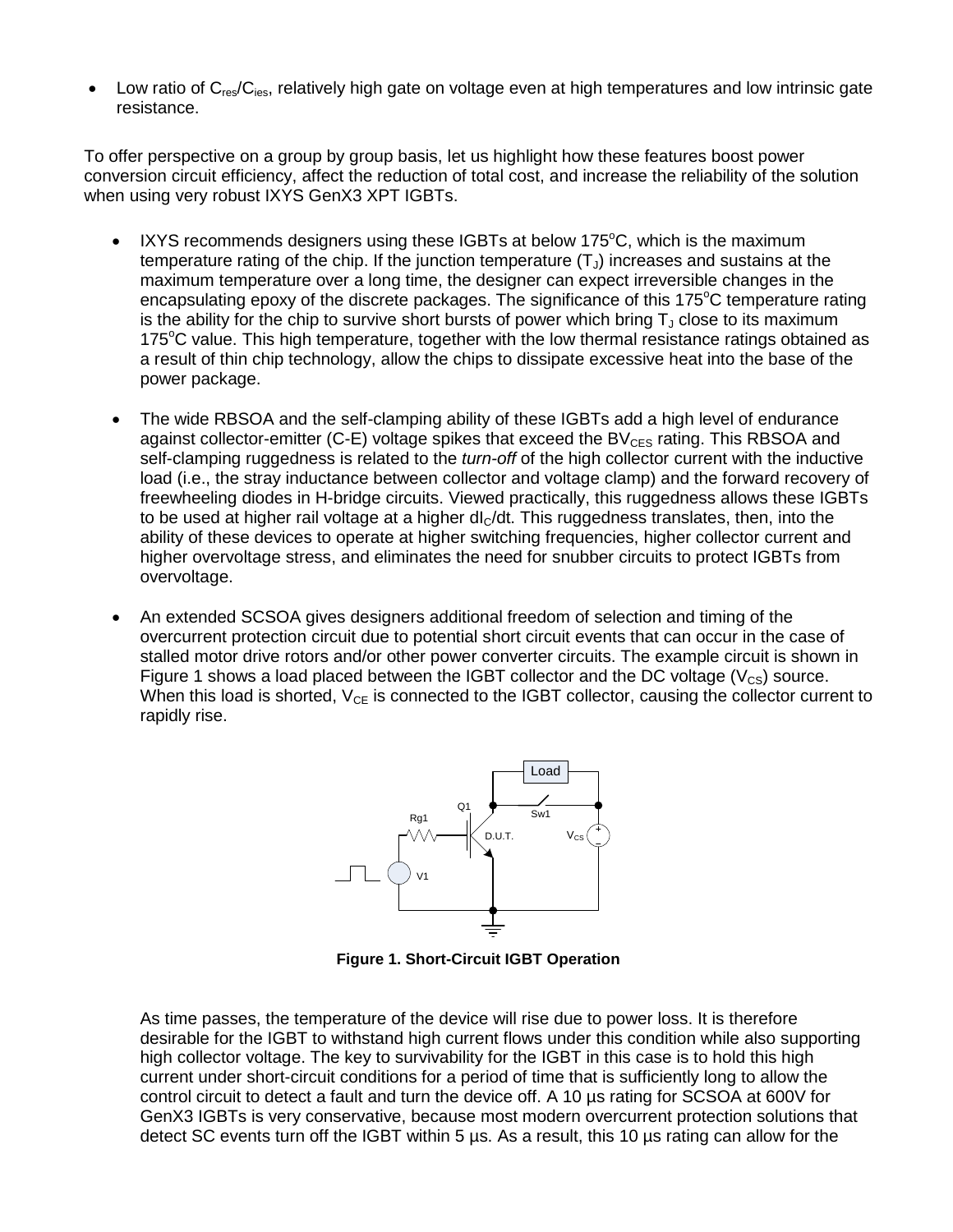use of less advanced solutions, and therefore offer extra peace of mind. The actual capability of these IGBTs exceeds 20 µs, which explains why IXYS decided not to define a limit on the number of short circuit events that may occur over the lifetime of the IGBTs. The short-circuit current of our GenX3 IGBTs is much lower than that of *Trench Field Stop* IGBTs, and we do not expect damage to our IGBTs even after many tens of thousands of events. The extended FBSOA capability of these IGBTs can be a critical survival factor in the case of external events that can cause reduction of the gate drive voltage supply during system start-up or due to failures of other circuit components.

- A positive  $dV_{CE(sat)}/dT$  and a tight distribution of parameters allow for easy paralleling of these GenX3 IGBTs. However, please note that the paralleling of IGBTs co-packed with Fast Recovery Diodes requires special consideration, even the matching of diodes in some cases. GenX3 IGBTs co-packed with Sonic diodes (which display an H1 suffix in their part numbers) can be paralleled with minimal effort due to the fact that the Sonic diodes'  $dV_F/dT$  becomes positive at relatively low diode current.
- GenX3 IGBTs exhibit a smaller gate charge  $Q_G$  and input capacitance  $C_{\text{ies}}$  compared to Trench Field Stop IGBTs (see Table 2 for a comparison of these two devices). The smaller values of these parameters reduce switching delay times; as a result, gate drive circuit requirements make the prevention of *shoot through* in high-frequency bridge circuits easier and less expensive, plus decrease the adverse effects of parasitic gate loop inductance.
- The low ratio of Miller (G-C) capacitance to Gate-Emitter capacitance, in combination with relatively high  $V_{\text{GEt}}$  and low intrinsic gate resistance, provides these devices with excellent immunity against external  $dV_{ce}/dt$ , and allow IGBT operation in noisy circuits without requiring extreme attention to the protection of the IGBT from parasitic *turn-on*.

IXYS' GenX3 IGBTs are manufactured in our world-class semiconductor factories using proprietary IXYS design processes and manufacturing techniques. Our family of GenX3 IGBT devices is expected to expand in the near future.

# **3. 600V GenX3 Product Family**

GenX3 IGBTs are currently offered in several power ratings and in two speed grades (B- and C-).They are assembled in standard industry packages, in proprietary packages as single IGBTs, and in copacks with Fast Recovery Diodes. Each grade is balanced for the individual requirements of your application as it relates to dynamic losses, static losses, switching speed, and soft recovery time.

GenX3 IGBTs can be identified in the IXYS catalog by the prefix *IXX* and the suffix *3*. XPT discrete IGBTs are optimized for hard switching applications at 5-30 kHz (B- grade) and 30-60 kHz (C- grade).

Table 1 offers a list of 600V GenX3 IGBTs with  $I_{C25}$  current rated at  $\sim$  60A, 100A, 120A, 150A, 160A, 170A, 190A,210A, 340A and 380A. Table 1 also includes the values of  $V_{CE(sat)}$ , Q<sub>G</sub>,  $t_{fi}$ , E<sub>off</sub> and  $g_{fs}$ . These devices are available as both single-pack or co-pack with Sonic diodes in standard discrete packages (TO-247, TO-264); they can also be packaged for customer-specific (SMPD) designs. Because of the super-fast recovery characteristics of the Sonic fast recovery diodes (FREDs), the combination of XPT and Sonic diodes yields a new generation of powerful and competitive devices that provide excellent fast switching characteristics.

The IXXH50N60C3D1 is an example of a co-packed IGBT containing a 600V XPT and a Sonic diode integrated in a TO-247 package.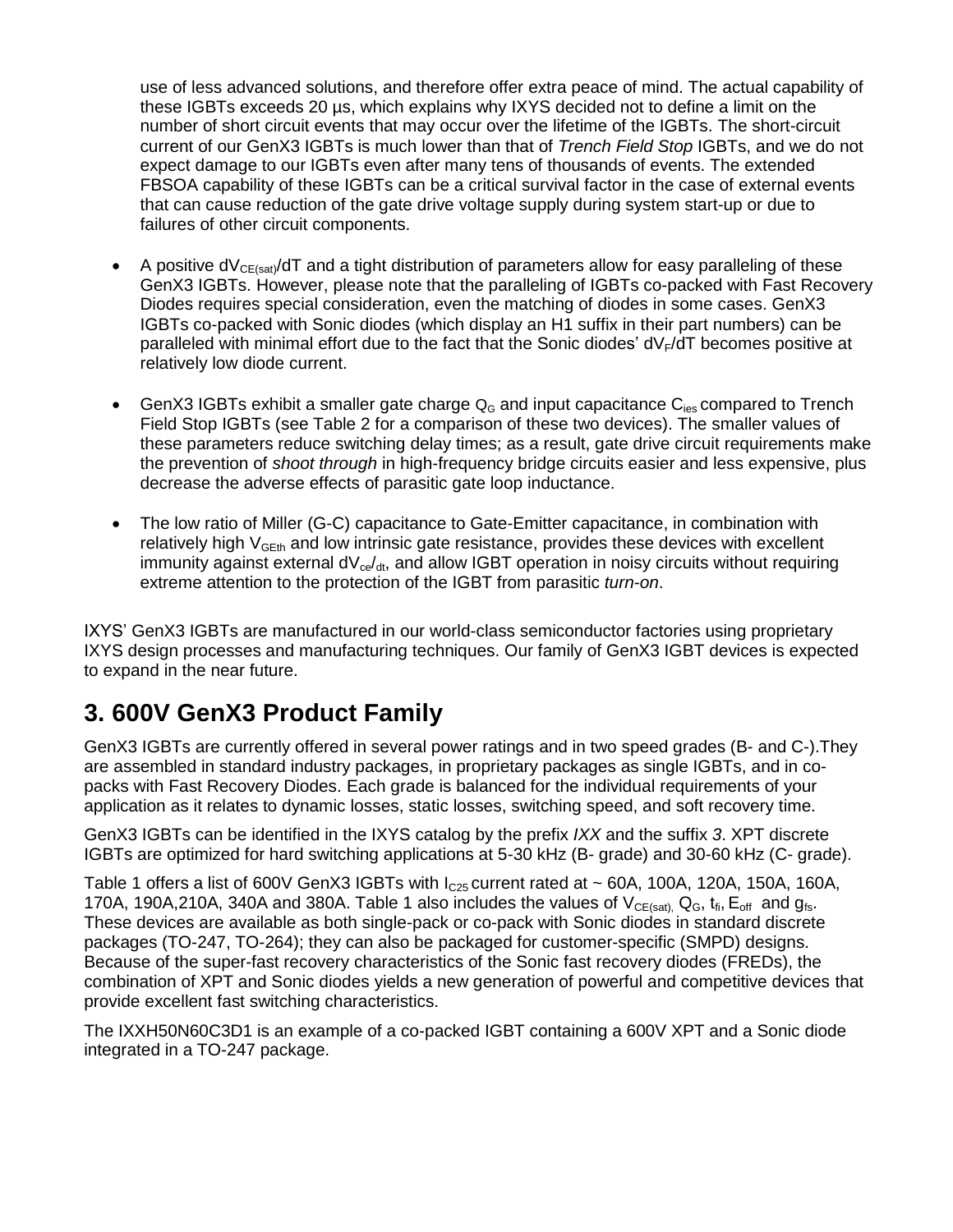| <b>GenX3 IGBT XPT</b><br><b>Part Number</b> | Voltage/<br><b>Current</b><br>@ 25°C | $V_{CE(sat)}$<br>(V) max                     | t <sub>fi</sub><br>(ns) | $E_{\text{off}}$<br>(mJ) | $Q_{\rm G}$<br>(nc) | $g_{fs}$<br>(typ)<br>(S) | Package Type      |  |
|---------------------------------------------|--------------------------------------|----------------------------------------------|-------------------------|--------------------------|---------------------|--------------------------|-------------------|--|
| IXXH30N60C3D1                               | 600V/60A                             | 2.2V $\circledR$ I <sub>C</sub> = 24A        | 32                      | 0.45                     | 37                  | 14                       | Co-pack, TO-247   |  |
| IXXH30N60B3D1                               | 600V/60A                             | 1.85 $V \otimes I_C = 24A$                   | 125                     | 0.80                     | 39                  | 14                       | Co-pack, TO-247   |  |
| IXXH30N60B3                                 | 600V/60A                             | 1.85V $\circledR$ I <sub>C</sub> = 24A       | 125                     | 0.80                     | 39                  | 14                       | Single, TO-247    |  |
| IXXH50N60C3                                 | 600V/100A                            | 2.3V $\textcircled{a}$ I <sub>C</sub> = 36A  | 42                      | 0.33                     | 64                  | 18                       | Single, TO-247    |  |
| IXXH50N60C3D1                               | 600V/100A                            | 42<br>$2.3V \& c = 36A$                      |                         | 0.33                     | 64                  | 18                       | Co-pack, TO-247   |  |
| IXXH50N60B3                                 | 600V/120A                            | 1.8V $\omega$ I <sub>C</sub> = 36A           | 135<br>70<br>0.74       |                          | 19                  | Single, TO-247           |                   |  |
| IXXH50N60B3D1                               | 600V/120A                            | 1.8V @ I <sub>c</sub> =36A                   | 135                     | 0.74                     | 70                  | 19                       | Co-pack, TO-247   |  |
| IXXH75N60B3                                 | 600V/160A                            | 1.85V $\circledR$ I <sub>C</sub> = 60A       | 125                     | 2.1                      | 107                 | 32                       | Single, TO-247    |  |
| IXXH75N60B3D1                               | 600V/160A                            | 1.85V $\textcircled{a}$ I <sub>C</sub> = 60A | 125                     | 2.1                      | 107                 | 32                       | Co-pack, TO-247   |  |
| IXXH75N60C3                                 | 600V/150A                            | 2.20V $\textcircled{a}$ I <sub>C</sub> = 60A | 75                      | 1.40                     | 107                 | 33                       | Single, TO-247    |  |
| IXXH75N60C3D1                               | 600V/150A                            | 2.20V $\textcircled{a}$ I <sub>C</sub> = 60A | 75                      | 1.40                     | 107                 | 33                       | Co-pack, TO-247   |  |
| IXXK100N60C3H1                              | 600V/170A                            | 2.2V @ $ c = 70A$                            | 75                      | 0.95                     | 150                 | 40                       | Co-pack, TO-264   |  |
| IXXX100N60C3H1                              | 600V/170A                            | 2.2V $\circledR$ $I_C = 70A$                 | 75<br>0.95              |                          | 150                 | 40                       | Co-pack, PLUS 247 |  |
| IXXH100N60C3                                | 600V/190A                            | 2.2V @ $ c = 70A$                            | 75                      | 150<br>40<br>0.95        |                     |                          | Single, TO-247    |  |
| IXXK100N60B3H1                              | 600V/190A                            | 1.8V $\textcircled{a}$ I <sub>C</sub> = 70A  | 150                     | 2.0                      | 143                 | 40                       | Co-pack, TO-264   |  |
| IXXH100N60B3                                | 600V/210A                            | 1.8V $\circledR$ $I_c = 70A$                 | 150                     | 2.0                      | 143                 | 40                       | Single, TO-247    |  |
| IXXK200N60B3                                | 600V/380A                            | 1.7V $@$ Ic = 100A                           | 110                     | 2.90                     | 315                 | 45                       | Single, TO-264    |  |
| IXXX200N60B3                                | 600V/380A                            | 1.7V $\circledR$ I <sub>C</sub> = 100A       | 110                     | 2.90                     | 315                 | 45                       | Single, PLUS247   |  |
| IXXK200N60C3                                | 600V/340A                            | 2.1V @ $\lg$ =100A                           | 80                      | 1.70                     | 315                 | 35                       | Single, TO-264    |  |
| IXXX200N60C3                                | 600V/340A                            | 2.1V $\circledR$ I <sub>C</sub> = 100A       | 80                      | 1.70                     | 315                 | 35                       | Single, PLUS247   |  |
| MMIX1X100N60B3H1                            | 600V/100A                            | 1.80V $\textcircled{a}$ I <sub>C</sub> = 70A | 150                     | 2.80                     | 143                 | 22                       | <b>SMPD</b>       |  |
|                                             |                                      |                                              |                         |                          |                     |                          |                   |  |

**Table 1: Listed GenX3 IGBTs**

### **4. Comparison to** *Trench Field Stop* **IGBTs**

Table 2 shows a datasheet comparison of IXYS part number IXXH50N60C3D1 to Infineon's TrenchStop IGBT (IKW50N60H3).

| <b>IGBT Part</b><br><b>Number</b>      | <b>Ratings</b><br>Volt/Amp at 25C | $V_{CE(sat)}$<br><b>Volt</b> | $Q_{G}$ (nC) | $t_{\rm sc}$<br><b>SCSOA</b><br>$(\mu S)$ | $C_{\text{ies}}$<br>nC | <b>Ratio of</b><br>Cgc/Cge | $E_{AS}$ (mJ) |
|----------------------------------------|-----------------------------------|------------------------------|--------------|-------------------------------------------|------------------------|----------------------------|---------------|
| IXXH50N60C3D1<br>Co-pack<br>$(TO-247)$ | 600V/100A                         | 2.3V                         | 64           | 10                                        | 2324                   | 42/2278<br>$= 0.0184$      | 200           |
| IKW50N60H3<br>Co-pack<br>$(TO-247)$    | 600V/100A                         | 2.3V                         | 315          | 5                                         | 2960                   | 96/2864<br>$= 0.0335$      | $- -$         |

**Table 2: Comparison of IXXH50N60C3D1 with Infineon IKW50N60H3:**

This table lists voltage and current ratings data for the device, namely  $V_{CE(sat)}$ , gate charge (Q<sub>G</sub>), SCSOA and input capacitance (C<sub>ies</sub>). Across multiple die sizes, it is evident that these XPT IGBTs are very comparable with the existing Infineon part. For example, the IXXH50N60C3 part shows much lower gate charge – which translates to lower switching losses. High switching speed is determined by the time required to establish voltage changes across input capacitance, in which  $C_{\text{ies}} = C_{GE} + C_{GC}$ . The lower the input capacitance of the device  $(\check{C}_{\text{ies}})$ , the higher the switching speed, due to the decrease in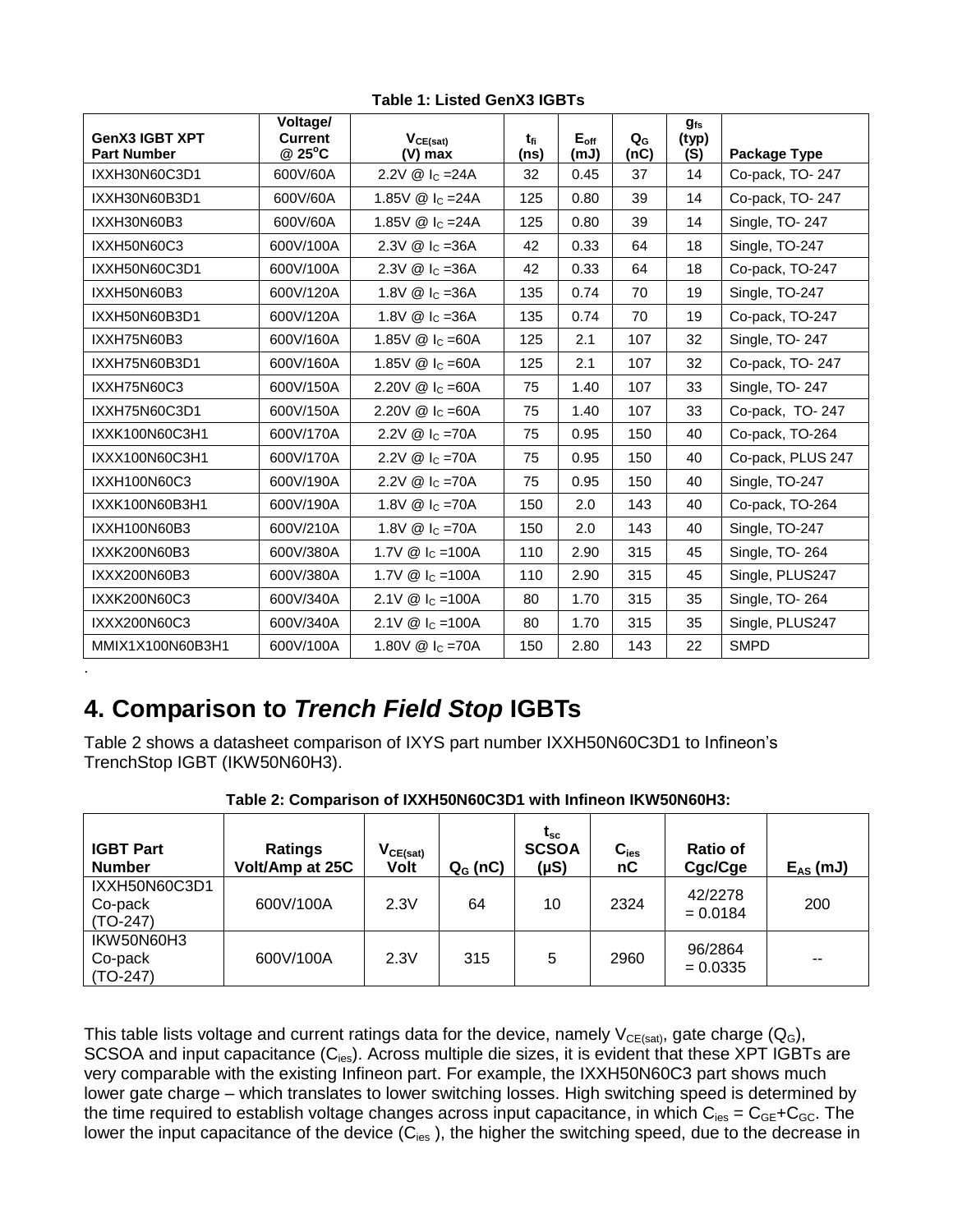time that it takes to change the voltage. Clearly, the XPT has shown significant performance enhancement in its switching characteristics.



**Figure 2A. Inductive Switching Test Circuit**







Figure 2A shows the simplified inductive load test circuit used for this experiment. Figure 2B and 2C show the corresponding switching waveforms. All tests are operated under the same operating conditions, in which  $V_{CC}$ = 400V,  $I_D$  = 50A,  $V_{GS}$ = 15V and L1= 100µH.

Table 3 shows both the turn-on and turn-off switching parameters for both IGBTs, tested at 25<sup>o</sup>C and 125<sup>o</sup>C. At 25<sup>o</sup>C, the total energy loss for IXXH50N60C3D1 is 1.340 mJ, whereas IKW50N60H3 tests at 1.415mJ. Similarly, at 125 °C, the total energy loss for IXXH50N60C3D1 is 1.915mJ, whereas IKW50N60H3 is 2.270mJ. Under hard inductive switching, these turn-on losses are larger than the turnoff losses, even without considering the significant diode turn-off losses that occur during the IGBT turn on. The turn-on is a major current phenomenon determined by the MOSFET block of the IGBT. For this reason, a fast gate drive can significantly reduce loss. Conversely, the IGBT turn-off characteristics are determined by the stored charge in the drift region of the device; these are estimated by the dV/dt and dl/dt at turn-off and the subsequent current tail that are determined by the rate of charge extraction. The result shows that IXXH50N60C3D1 has better switching performance in comparison with IKW50N60H3.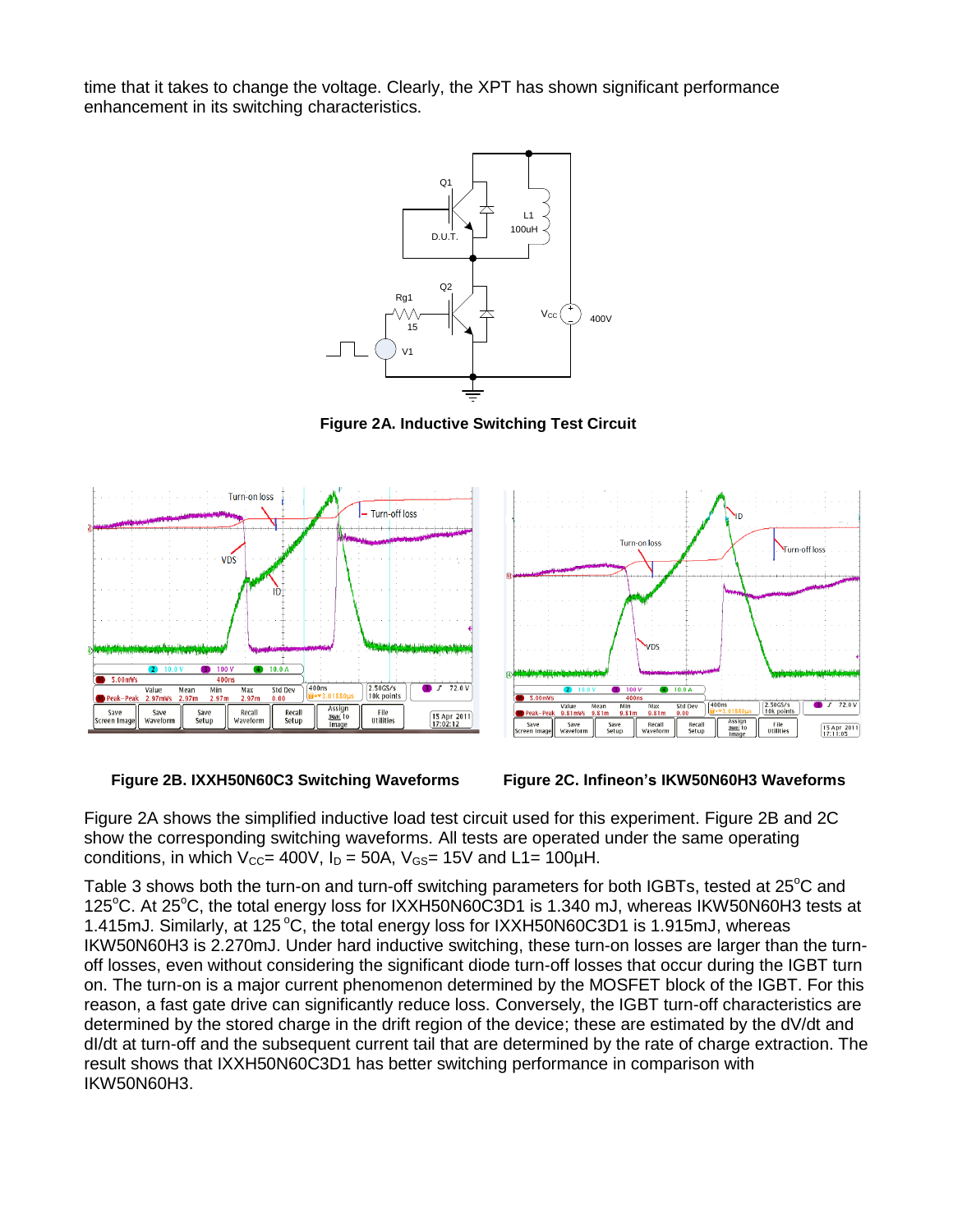| Test Conditions: Rg = 5 Ohm, $V_{CC}$ = 400V, $I_c$ = 50A, L1~100µH |                                                 |                  |                                          |                     |                                          |                                  |                             |  |
|---------------------------------------------------------------------|-------------------------------------------------|------------------|------------------------------------------|---------------------|------------------------------------------|----------------------------------|-----------------------------|--|
| Temp: $25^{\circ}$ C                                                | <b>Turn-Off</b><br><b>Delay</b><br>Time         | <b>Fall Time</b> | Turn-On<br><b>Delay</b><br>Time          | <b>Rise</b><br>Time | <b>Turn-Off</b><br><b>Energy</b><br>Loss | Turn-On<br>Energy<br><b>Loss</b> | <b>Total Energy</b><br>Loss |  |
| Part Number                                                         | $\mathsf{T}_{\textsf{d}(\textsf{off})}$<br>(ns) | (ns)             | ${\mathsf T}_{\text{\sf d(0n)}}$<br>(ns) | Т,<br>(ns)          | $E_{\text{off}}$<br>(mJ)                 | $E_{on}$<br>(mJ)                 | $E_{o}$ + $E_{off}$<br>(mJ) |  |
| IXXH50N60C3D1                                                       | 68                                              | 34               | 28                                       | 53                  | 0.43                                     | 0.91                             | 1.340                       |  |
| IKW50N60H3                                                          | 225                                             | 30               | 32                                       | 50                  | 0.485                                    | 0.93                             | 1.415                       |  |
| Temp: $125^{\circ}$ C                                               |                                                 |                  |                                          |                     |                                          |                                  |                             |  |
| IXXH50N60C3D1                                                       | 76                                              | 30               | 27                                       | 51                  | 0.515                                    | 1.4                              | 1.915                       |  |
| IKW50N60H3                                                          | 242                                             | 27               | 30                                       | 41                  | 0.5                                      | 1.77                             | 2.270                       |  |

**Table 3: Inductive Load Switching Data for IXXH50N60C3D1 and IKW50N60C3**

## **5. Possible Applications**

Selecting the best IGBT for an application can be time-consuming. In a power-switching application, an IGBT that receives high electrical and thermal stress will either short-circuit or experience turn-off switching of its clamped inductive load. The short-circuit performance (SCSOA) determines forwardbiased SOA (FBSOA) capability, while turn-off at clamped inductive load determines reverse-biased SOA (RBSOA) capability. The ability to endure these stresses is one of the important requirements in the IGBT application.

GenX3 IGBTs are optimized to reduce power losses, improve efficiency, reduce system heat sink size and increase the current density in a board assembly. They are targeted for UPS, motor controls, DCto-AC inverters, welding, renewable energy (solar inverters, wind power systems), smart grid and industrial power management circuits such as medical power systems, DC-to-DC converters, PFC circuits, and lighting power systems.

GenX3 IGBTs are offered in two speed grades (B- and C-) and optimized for hard switching applications at 5-30 kHz (for B- grade) and 30-60 kHz (for C- grade). These new devices can be identified in the IXYS catalog by the prefix *IXX* (see Table 1 for a list of part numbers). You can also search the IXYS website [\(www.ixys.com\)](http://www.ixys.com/); simply enter *IXX* in the **Part Number** text field and click **Go** to display a list of GenX3 XPT part numbers).

### **6. Recommended Reading**

Techniques used in DMOS IGBT construction are described in the following documentation.

- *Method of Making a Stable High Voltage Semiconductor Device* US Patent # 5904544, Date of Patent: May 08, 1999 Inventors: Dr. Nathan Zommer IXYS Corporation, Santa Clara, CA
- Patent on Rugged IGBT Structure: *Rugged and Fast Power MOSFET and IGBT* US Patent # 20030067034 Inventors: Dr. Vladimir Tsukanov and Dr. Nathan Zommer IXYS Corporation
- *The Optimal IGBT for Motor Drive Applications- Drive With XPT IGBTs*, an IXYS Application Note on XPT IGBTs (this title appeared on Bodo's Power, Europe) Application Note # IXAN0070 (visit [www.ixys.com](http://www.ixys.com/) and navigate to **IXYS Division** → **IXYS Power** → **Application Notes** by Topics in the Technical Resources section)